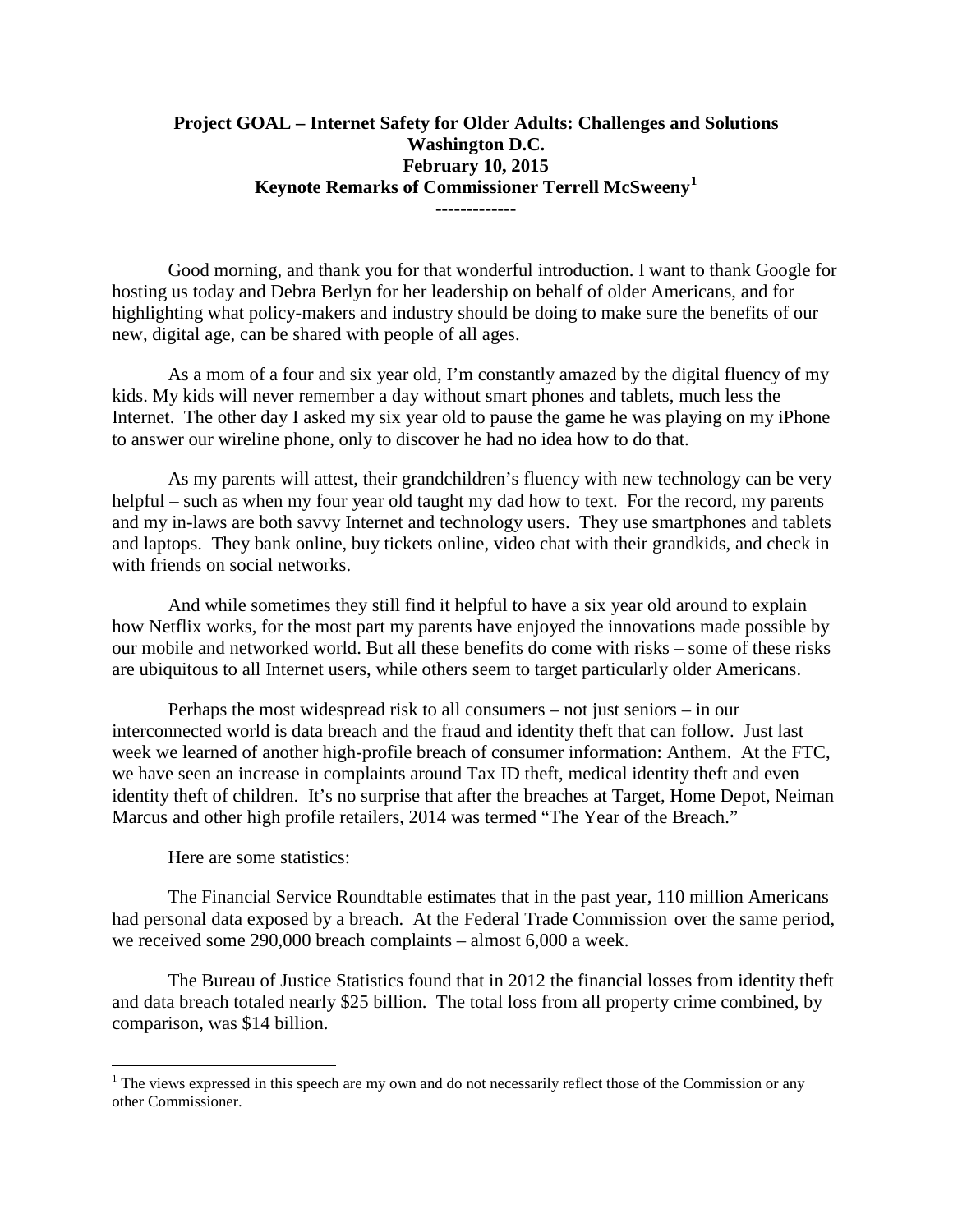Unfortunately, many breaches aren't discovered until well after the data is sold and fraudulent transactions are made in a consumer's name. Many people, including older consumers, don't know what to do once they realize they are victims.

Should they go to the police or the credit bureaus? Should they replace all of their credit cards or just the one affected? Should they put an alert on their credit reports or freeze them altogether? These are complicated issues even for the most vigilant consumer.

That's why I was glad that President Obama announced a new effort to make reporting and repairing a data breach easier for all consumers. Under his "Buy Secure" initiative, the Federal Trade Commission is working to consolidate all of the government's breach resources into one helpful site, [www.identitytheft.gov.](http://www.identitytheft.gov/) Once built out, the new IdentityTheft.gov will make it easier for victims to get the help and resources they need.

The President has also asked that the credit reporting agencies – Experian, TransUnion, and Equifax – work with us so that IdentityTheft.gov can be a portal where credit alerts, freezes, and the process of credit repair can begin. Once the revamped and expanded IdentityTheft.gov is ready, Project GOAL's work will become enormously valuable as you reach seniors with the resources and materials they need to take control of their online security and personal data.

Additionally, the FTC continues to use its enforcement power to bring data security cases serving notices to scammers – and to businesses that leave sensitive data exposed – that they have an obligation to improve their security practices.

Unfortunately, we are finding many old scams are now being repackaged to fit the online marketplace. For example, some scams prey on people's fear of becoming a victim of ID theft. Following an announcement of a large breach, it is common to see scams purporting to offer assistance with identity protection that are in fact just ways to gather personal information.

Just as older Americans were frequently the targets of unscrupulous salespeople and con artists in years passed, they are again the preferred victims of the new breed of Internet fraudster. The Internet has replaced the telephone and mailbox as the preferred medium to communicate scams and lure in victims.

Some of the most effective ploys we see are the ones largely dependent on a user's inexperience with the Internet itself. For example, in the last few years, the FTC has tracked an explosion of so-called "tech support" scams. This fall, we brought a case against one such fraudster who brought in over \$2 million in a matter of months. In that case, consumers would receive a call from someone claiming to represent Microsoft or Google informing them that they had a computer virus on their home computer. The caller would then gain remote access to the computer and activate dormant, innocuous files. The consumer presumably didn't recognize the files, and would agree to a pricy security monitoring plan. Other tech-support scams have used remote access to steal personal information, or to insert malware directly into a user's home computer.

We are also tracking an exponential rise in IRS imposter scams and tax ID fraud. Complaints about IRS imposter scams have shot up. These scams involve someone who usually calls you purporting to represent the IRS and then gets you to "confirm" your personal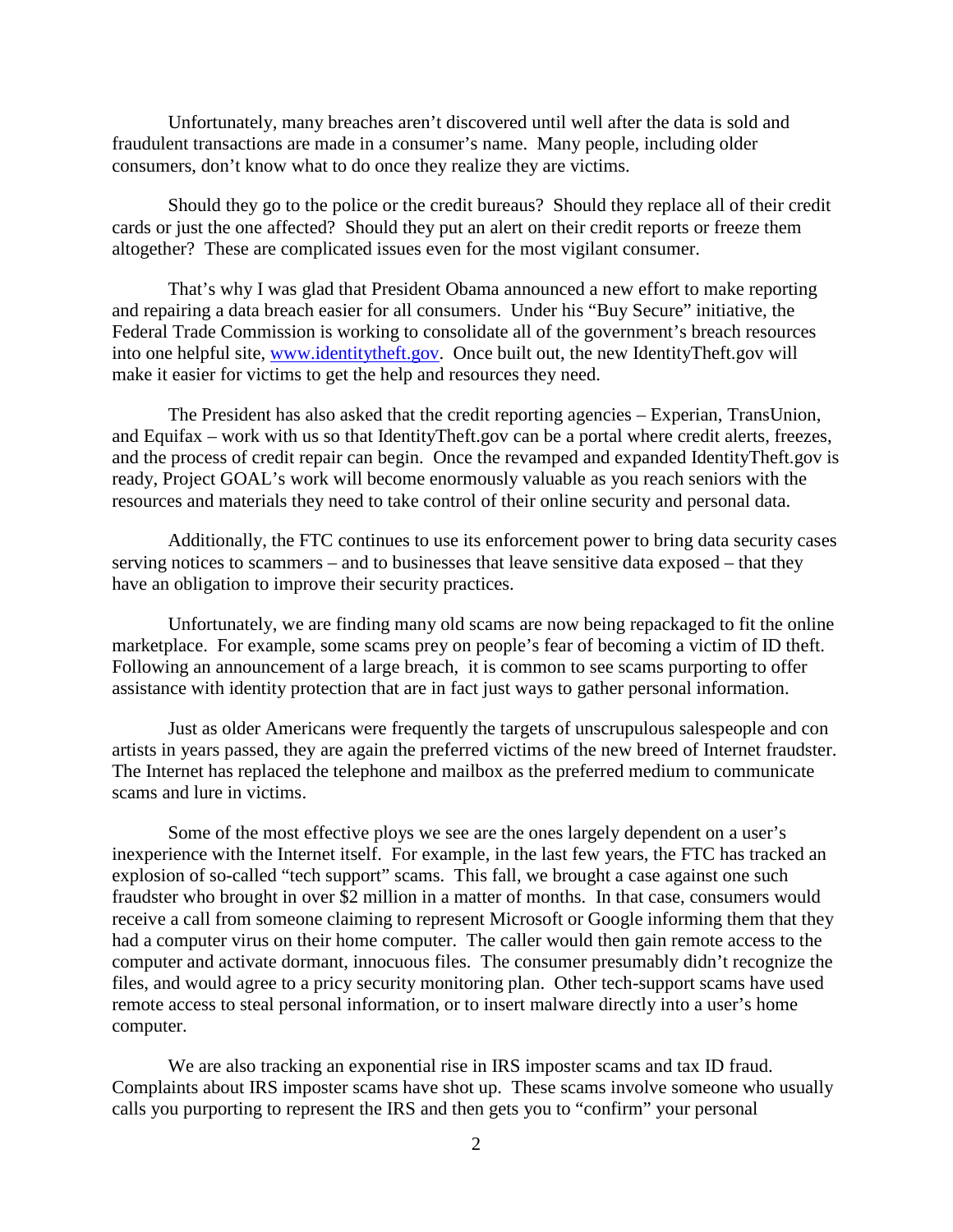information for them over the phone. It is important to remember that the IRS will *not* call you – they will only contact you by mail.

Tax ID fraud happens when a real Social Security number is used to get a job or file for a tax refund. You may have seen the story last week in which Turbo Tax stopped transmitting state returns when their system noticed a spike in questionable filings.

Unfortunately, people only find out they've been victimized after they receive notice from the IRS for taxes owed for a job they didn't work at, or that multiple returns have been filed in their name.

Somewhat relatedly, one of the longstanding frauds of our data-driven world has been the credit card or consumer credit repair scam. Often a consumer will receive a phone call from someone purporting to be from their credit card company with news that the consumer's credit card has been breached. The caller claims they can protect or repair their credit if the consumer provides some information. The criminal then uses the information to open new cards and lines of credit, or just steal and use the consumer's identity in its entirety.

As with many other schemes we prosecute, this and other long-standing frauds have migrated online where the Internet has given them new life. For instance, many of our sweepstakes frauds, where "winners" have to pay an upfront fee to obtain their prize, now operate as pop-up ads and unsolicited emails rather than as calls from a telemarketer or junk mail in a mailbox. Similarly, fraudulent Medicare and prescription-drug discount cards are marketed in online ads and appear in keyword searches on search engines.

As enforcers, we recognize that stopping frauds and scams can be like a game of whacka-mole – which is why we are preparing new materials to help people protect themselves.

Last fall we announced a new campaign directed to active older Americans called "Pass it On." I love this effort because it is so different from earlier consumer education programs. Instead of seemingly nagging people into action or vigilance, the Pass it On message recognizes older Americans for the experience and wisdom they have.

Previously, education materials looked to adult children to bring their parents information and to make sure they understood it. Pass it On instead empowers people to educate their friends and their social networks about online safety, and also provides straightforward information about how to recognize scams that may be targeting them specifically because of their demographic.

To make all of our online interactions safer, we need more than enforcement and education; we need strong national standards for data security and breach notification. I know that there are serious, bipartisan efforts to pass legislation by the end of this year, and the FTC stands ready to work to support those efforts.

It is my hope that the final legislation contains strong requirements on security and gives the Federal Trade Commission enhanced penalty and rulemaking authority so that we can send appropriate signals to business and keep pace with rapid technological change.